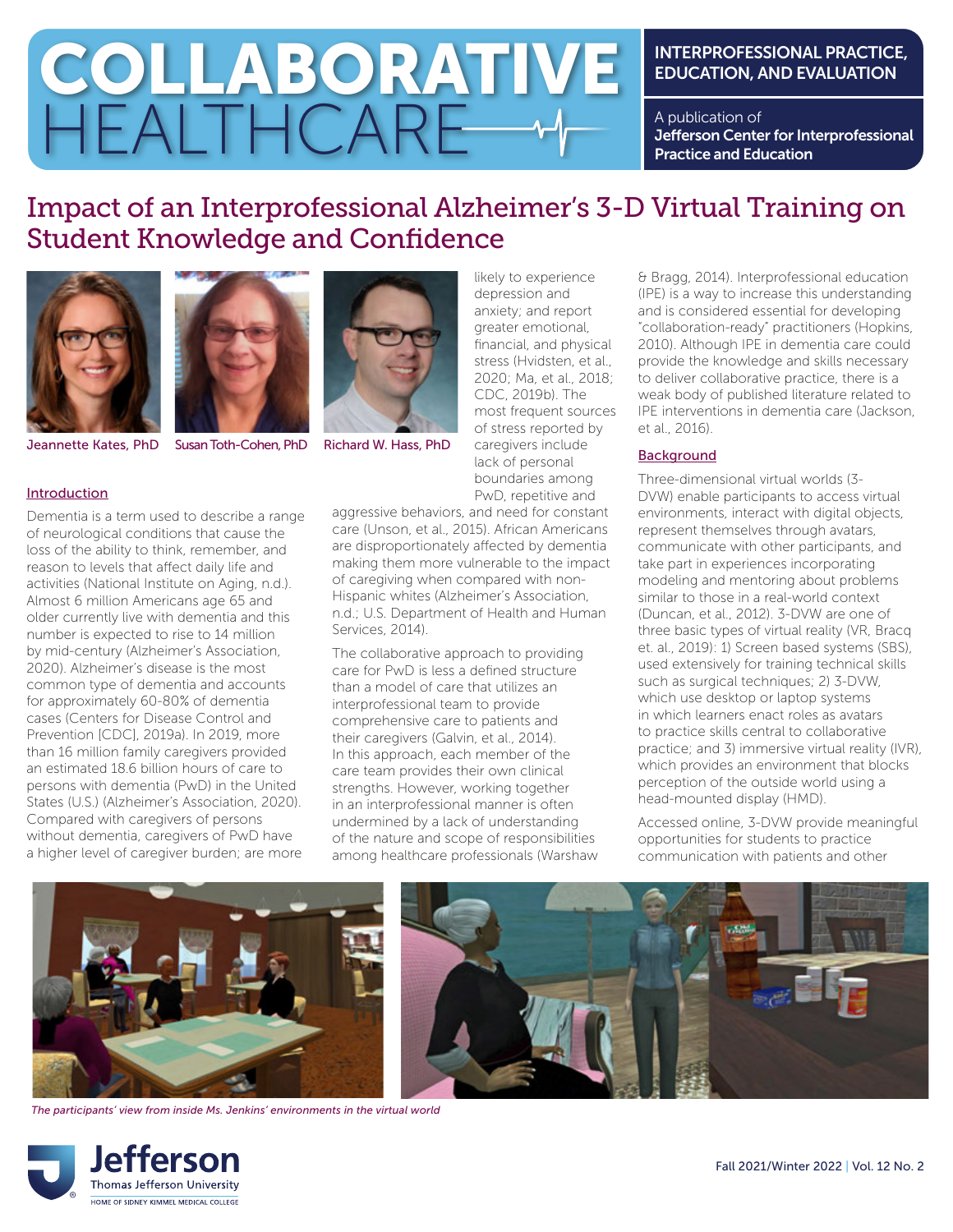providers in a safe, low-stakes environment. Simulation using 3-DVWs allows for the inclusion of geographically diverse learners and the simulation of physically, ethically, or financially prohibitive scenarios (Ghanbarzadeh, et al., 2014; Warburton, 2009). 3-DVWs can create transformative experiences for students to practice interpersonal skills, such as teamwork and communication, within a social environment (Bracq, et al., 2019; Edwards, 2012).

The Jefferson Center for Interprofessional Practice and Education (JCIPE) created Alzheimer's Virtual Interprofessional Training (AVIT) in the 3-DVW of Second Life™. Using avatars, students participate in three casebased simulations that follow Mrs. Jenkins, an African-American woman with dementia, over a period of six years. The first simulation takes place in Mrs. Jenkins' primary care office where she is being seen for a followup appointment for hypertension. This case focuses on recognizing signs and symptoms of dementia. The second simulation, occurring 3 years later, takes place in Mrs. Jenkins' home following hospitalization for a fall. This case focuses on home safety for Mrs. Jenkins and caregiver support for her daughter. The third simulation occurs in the long-term care facility where Mrs. Jenkins is living. The third case takes place 3 years after the home visit and focuses on the management of dementia-related behavioral issues. The purpose of this study was to assess the impact of AVIT on students' knowledge and confidence related to dementia care.

### Methodology

AVIT was implemented with 24 students [nurse practitioner ( $n = 13$ ), pharmacy ( $n =$ 6). medicine ( $n = 4$ ), occupational therapy ( $n = 6$ ) = 1)] at Jefferson in summer 2021. The basic format of AVIT is preparation, simulation, and debriefing. First, students prepared for AVIT by reading evidence-based content related

to dementia, reviewing their assigned roles in the simulation, and receiving an orientation to the AVIT 3-DVW. Then, students participated in interprofessional teams of 3-5 learners to enact the roles of provider(s), patient, caregiver, and observer in each of the cases. After each case, faculty facilitated a debriefing of the case within their assigned interprofessional teams. At the end of all 3 cases, the entire student group debriefed with faculty facilitators about lessons learned related to dementia care and IPE.

JCIPE-developed surveys to assess knowledge and confidence were administered pre- and post-participation in AVIT. Knowledge was measured with a percent-correct score across 25 items that consisted of a mix of multiple choice, true/false, and matching. Confidence was measured as the average of 6 items on which students rated how strongly they agreed with statements such as "I feel confident identifying the potential signs of dementia" on a 5-point Likert scale (1 = strongly disagree to 5 = strongly agree). The post-survey also included a student satisfaction section eliciting feedback on the content and format of the virtual program and preparatory materials. Pre-post changes on each variable were evaluated with paired-samples t-tests using data from students who completed both pre-test and post-test assessments. Confidence scale scores were evaluated for internal consistency using coefficient α.

#### Results

Twenty students [nurse practitioner (n = 9), pharmacy ( $n = 6$ ), medicine ( $n = 4$ ), occupational therapy  $(n = 1)$ ] completed both pre- and post-tests, for an 83% total response rate. Students averaged 86.35% (SD = 7.64) correct on the pretest knowledge items and performance increased significantly to 89.74% correct (SD = 5.75) at post-test, *t*(19) = 2.74, *p* =

.01, *d* = 0.68. So, while students start AVIT with substantial knowledge about dementia care and IPE, they showed consistent increases in their knowledge. Pre-post gains in confidence were also significant (*t*(19) = 4.67, *p* < .001, *d* = 1.04). Pretest confidence scores averaged 3.83 (between neutral and agree,  $SD = 0.62$ ) while post-test confidence scores averaged 4.24 (between agree and strongly agree,  $SD = 0.54$ ). These gains in confidence were more sizable than those in knowledge. Finally, though the process of validating the confidence items is ongoing, internal consistency of the confidence survey was high at pretest ( $\alpha$  = .91, 95% CI: .85, .97) and at post-test ( $\alpha$  = .94, 95% CI: .90, .98). The latter result suggests that the confidence scale scores (averages) contain very little measurement error. Reliability analysis of the knowledge items requires a larger sample size.

Related to student satisfaction, 84% reported their overall experience with AVIT as good or excellent. Ninety-two percent of participants regarded the preparatory materials as valuable. Most students rated the simulation (88%) and debriefing (84%) as valuable. In response to the question, "What were your main takeaways from this experience," students reported on benefits related to working in an interprofessional team and gaining insight into complex care of PwD and their caregivers (see Figure 1).

#### Discussion

The aim of this study was to examine the effect of AVIT on health professional students' knowledge of and confidence in dementia care. Students demonstrated gains in knowledge and confidence in dementiarelated care after participating in AVIT. These findings contribute to previous evidence of improved dementia-related knowledge (Annear, et al., 2016; Mastel-Smith, et al., 2019) and confidence (Mastel-Smith, et al., 2019) with IPE interventions. Increasing health care

#### *Figure 1. Selected student quotes on the value of AVIT Training.*

#### What were your main takeaways from this experience?

I learned more about the role of an interprofessional team in caring for a patient and caregiver with Alzheimer's. I also learned ways to help the caregiver and reduce their burden.

Both the patient's and caregiver's needs must be addressed in a complex disease such as Alzheimer's. It's important to acknowledge that the caregiver also experiences the consequences of the disease and the difficulty that comes with caring for a parent with dementia.

Learning more about all aspects of care with this patient population and how they progress over time.

This was a great learning experience to gain insight of the patient, family, and care team of a patient with Alzheimer's Disease. I enjoyed reading information leading up to the cases and working through each case with members of OT and Pharmacy.

It was a good learning experience seeing the patient's trajectory from being independent to being in a nursing home. The case gave a good insight into caregiver stress and outlined the importance of each health care provider.